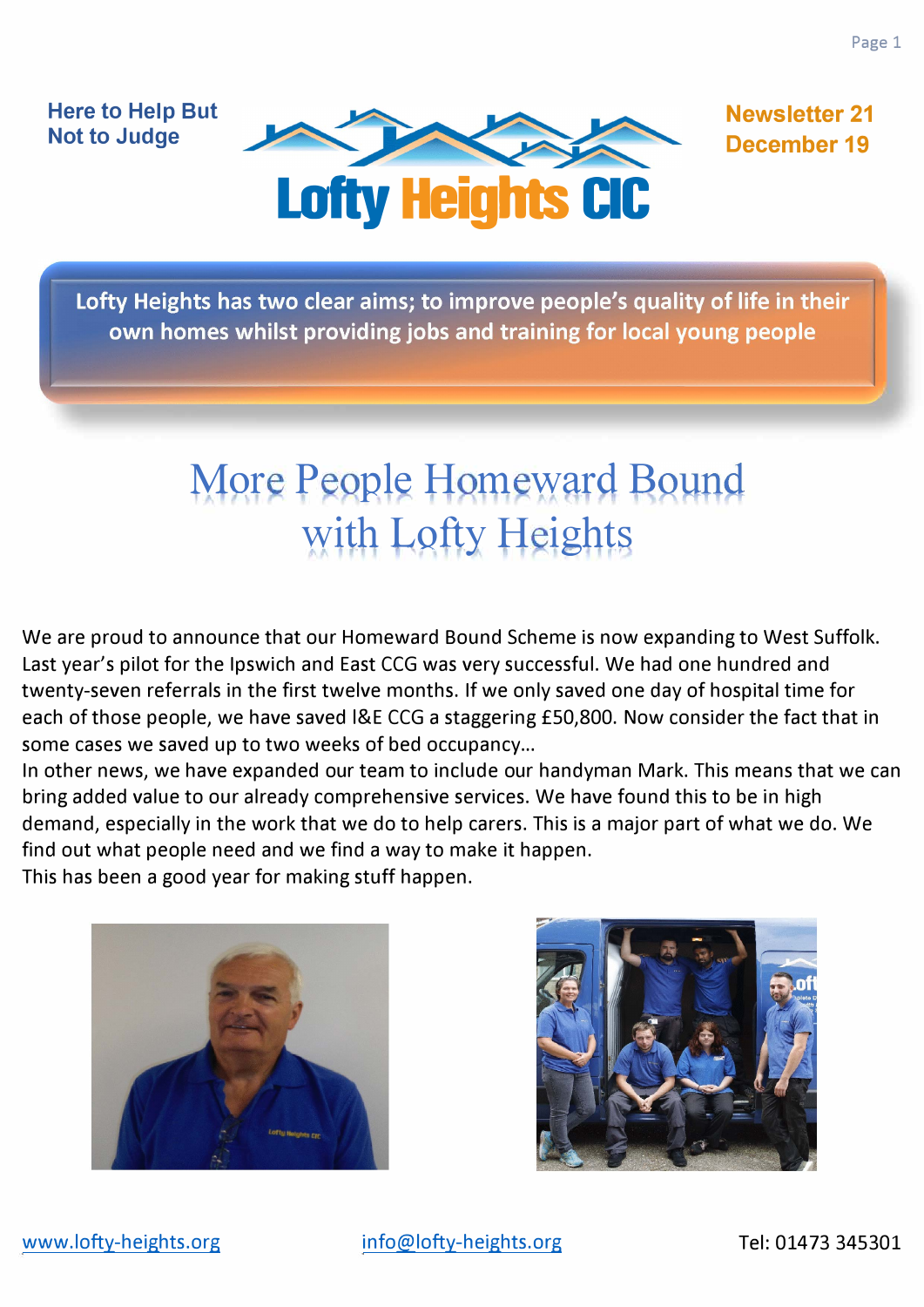## **Pre-Employment Recognition**

Always proud to be different, Lofty Heights are being recognised for the work we do to help young people to become great employees. We have secured a grant to provide two separate pre-employment training courses for Ipswich Borough Council.

Unlike other short courses, ours is being designed by some of the young people that we have helped. We are also talking to employers in our area about what skills they need young people to have when starting work.

We are especially keen to work with young people who are care leavers or those who are young carers. These are the people who face the greatest challenges. If you are working with young people in the 18-24 year old age group then please get in touch with us. We want to help as many people as possible with this project.

We are already preparing for our first intake so contact us now if you want to be included.

## **Don't Take Our Word For It!**

The way that we do things has been shaped by our experience. It's often slower, more costly, and, historically, we have been overlooked in favour of shorter, cheaper, quick-fix style working. However, more of our young people get results, they re-engage with learning, they start to make plans, and they grow in confidence. This makes such a difference. It is confidence and self-belief that enables them to make positive choices about what they want to do, rather than just taking any job. They can genuinely consider what it is that they want to do with their lives and begin to work towards it. Becky joined our training course last year. She successfully completed the course, she then earned a place in our work experience scheme, after which she was interviewed and offered a position with us as a trainee. It hasn't all been plain sailing but Becky has done all of this whilst dealing with a very difficult housing situation.

# *What does a job mean to me? By Becky*

*Having a job with Lofty Heights has been nothing but a positive. I wouldn't be where I am today without it. I enjoy feeling part of a team because it makes me feel confident. I certainly have learnt lots of new skills, I go out of my comfort zone lots, doing things I wouldn't have done before, e.g. stepping on a ladder! No day is easy, it's challenging, but that's what I enjoy.* 



*I now have my own place through the council, after waiting a very long time. Without this job I wouldn't have had the chance or the confidence. I have also been able to buy things for my flat. I have the confidence to talk to my neighbours because, before Lofty Heights, that wouldn't have happened I* 

*I just want to say thank you to Lofty Heights for giving me a chance and having faith in me.* 

During her time with us Becky has shown a real flair for working in one to one situations with people suffering severe anxiety. She has amazing empathy and patience that she delivers with a zing of humour that has earned her many a four-star review.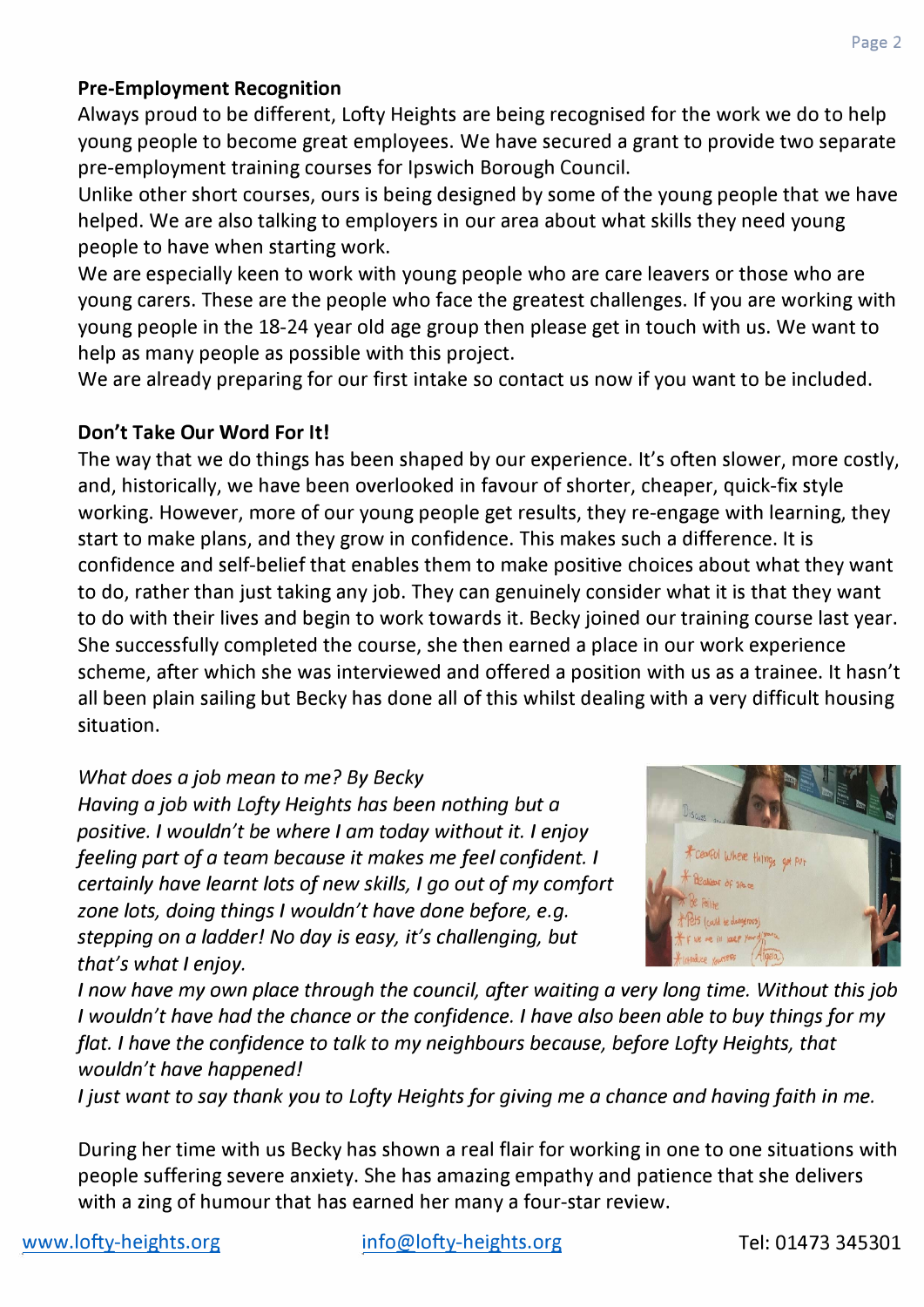#### **Westward Bound**

Homeward Bound West went live on November 1<sup>st</sup>. We have high hopes, especially considering that we had three referrals prior to the start date.

The premise of our Homeward Bound service is to ensure that the home is 'good enough' for a patient to leave hospital, with any necessary equipment in place, and the certainty that carers can access and work safely in an environment that is conducive to recovery. What that means is; that space will be made for hospital beds, hoists and mobility aids, key areas are clean enough to prepare food, dress wounds and maintain good sanitation standards. The issues that Occupational Therapists are dealing with are usually basic practicalities around being able to move furniture to make space for equipment, coordinating the delivery of medical equipment and spot cleaning areas following a period of ill-health. Once inside the property we will check for any other issues that may prevent a patient from returning home; like a lack of heating, or lack of gas/electric supply. We will also check to make sure that there are no unpleasant surprises; like mouldy food in the fridge/bread bin, smelly bins or sinks of dishes.

What we ask of NHS referrers is that we are given plenty of notice. We allocate our work on a Monday. A minimum of twenty-four hours' notice is essential, and more if possible. The service has integrated seamlessly in the Ipswich and East area because our involvement is part of the initial patient discharge plan at the admission stage.

At the end of the day we all know that "East or West, Home is Best!"

## **Shocking Finds**

This picture shows HALF of the medication removed from ONE house clearance. Lofty Heights has worked with Ipswich and East CCG very closely over this case. The correct disposal of medication is a really important subject but lack of space at pharmacies makes it increasingly difficult to access the correct disposal. There is a separate issue of the volume of waste created here, the cost of wasted medication to the NHS and the disposal of it. Lofty Heights has known for a long time that this is a larger problem.



In this case, the CCG sent pharmacists to catalogue the drugs and calculate the medication value. We are awaiting the final total at this point but we are confident that this picture alone constitutes an equivalent cost of two nurses.

We have been very fortunate here to have been contracted by Ipswich Borough Council. Their sensitive approach to the clearance has meant that we have been able to ensure that this medication was collected and disposed of professionally and legally. However, most social landlords allow only seven to fourteen days for the clearance of a property. Can you guess what white van man or a desperate family might have done to get rid of a haul like this?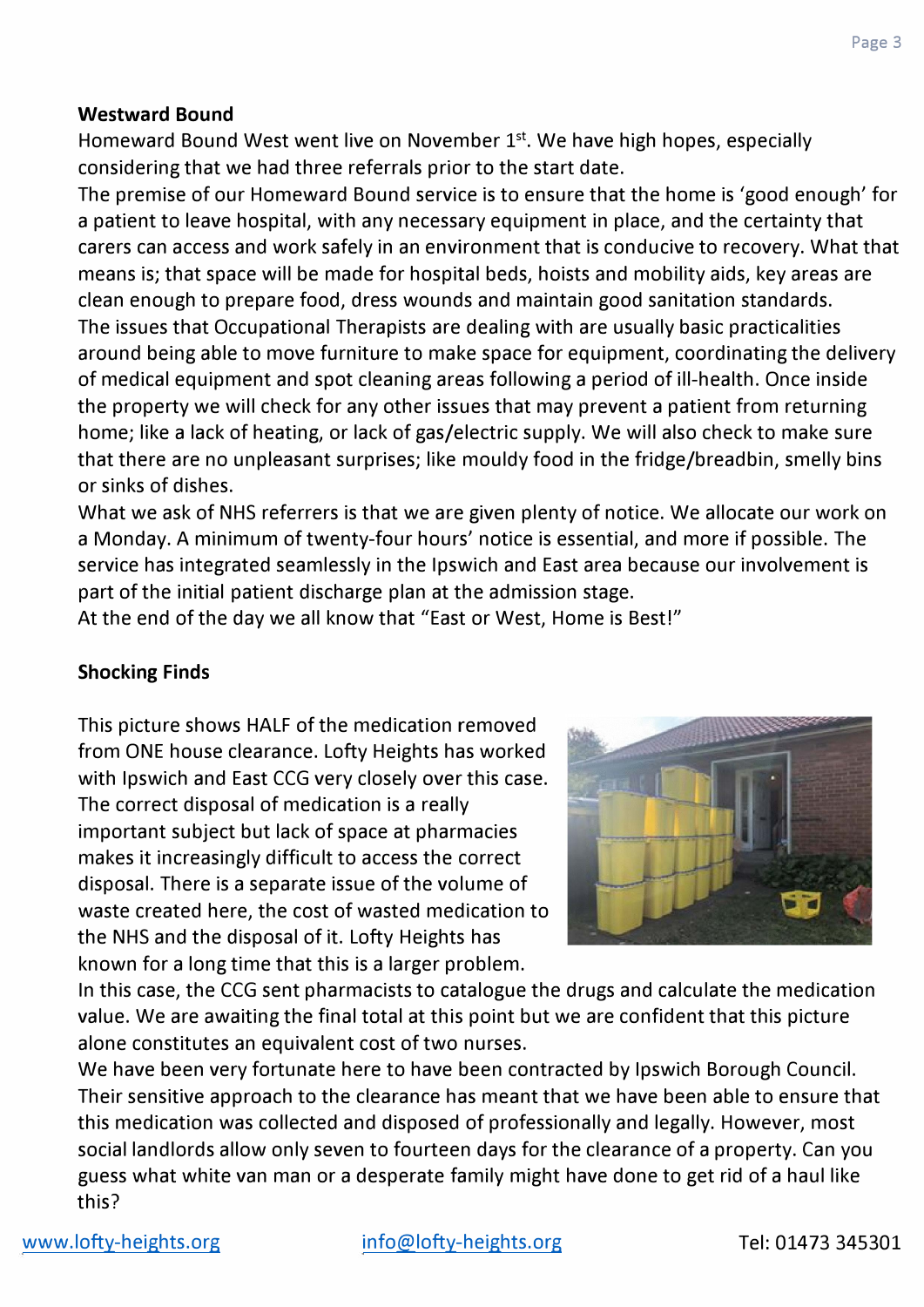#### **Hoarder Training**

We are pleased to announce that we are running a second training course. This time in conjunction with the Fire Service at East Ipswich Fire Station.

## Date: **January 27th 2020** starting at 9am



Hoarding is not against the law but the damage it can cause often breaches tenancy agreements, Public Health legislation and could be a safeguarding issue. Hoarders need to be identified as quickly as possible and support offered - or in extreme cases enforcement action taken. There are many types of support  $-\text{d}$ e-cluttering and therapy, behavioural contracts, SMART monitoring. Hoarders must be properly

assessed using appropriate and accredited tools.

This course will explore all the recognised options that are available to staff working with hoarders as well as help organisations to create policy procedures and protocols. It will look at the role of housing professionals as well as how health or social care specialists can assist.

**Who should attend?** All housing, care and support staff as well as repairs and frontline staff who have direct contact with customers will benefit from this course as hoarding is so prevalent and has such an impact on customers and services alike.

Costs: £110 (Bring your own lunch)

We are already preparing a second training course next year for an advanced or specialised course - more details to follow.

#### **Have You Met Mark?**

"I started in September this year and Lofty Heights has a great team, they have been really welcoming and I can see that what we do really makes a difference. Many people tell you that you are 'part of a team' and that you can 'help shape our services' but this is the first role I have had where that is the truth. Before joining Lofty Heights, I had no idea that so many people were in such desperate need of help. It has been truly humbling to receive such gratitude. Often, what we do is not complicated, it's practical stuff, but it makes such a huge difference to people's lives. I have to say that, in my opinion, Lofty Heights does



exactly what they say they do, every one's voice counts; whether that is staff or customers and I can honestly say I wished I had done this years ago!"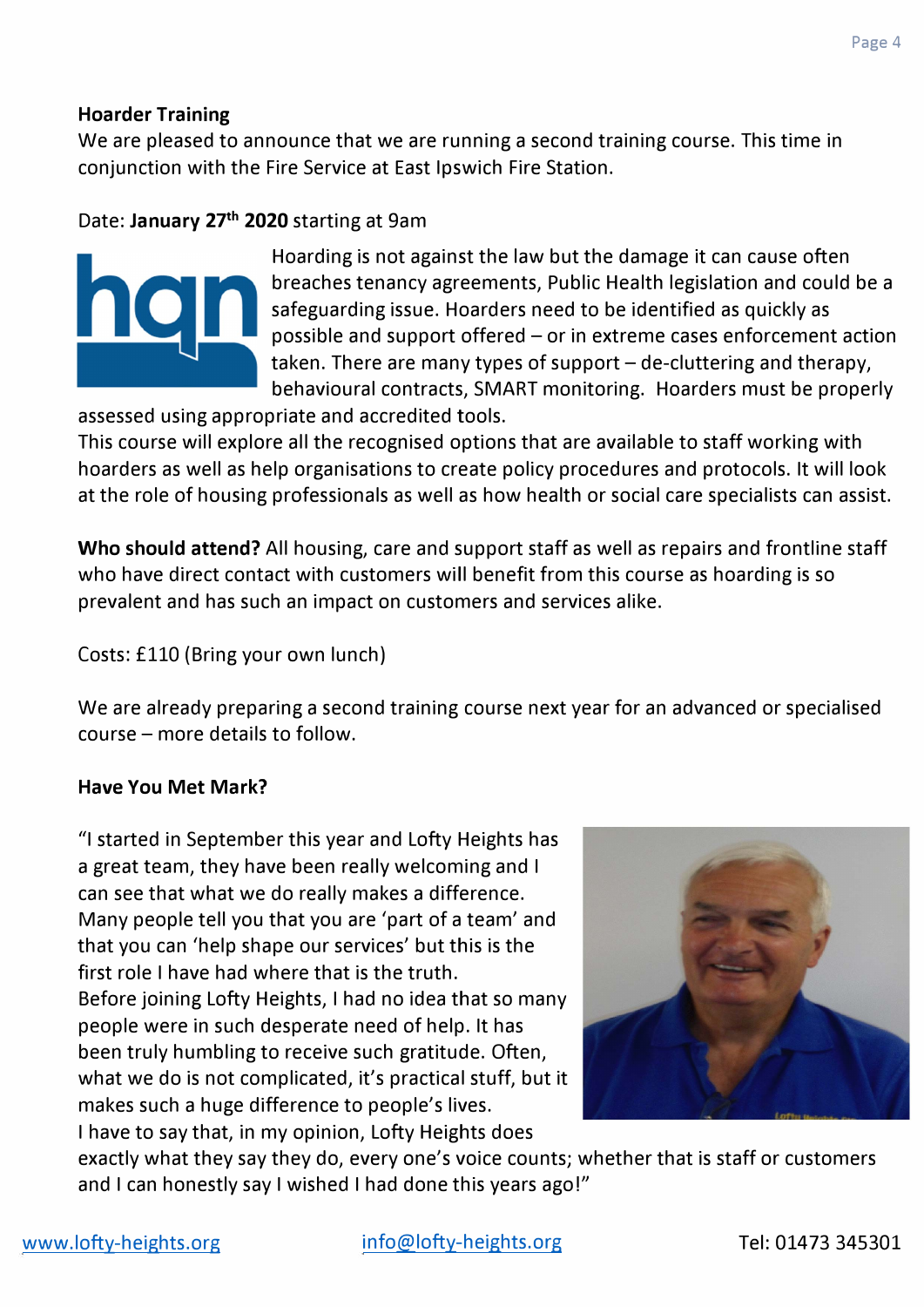#### **Waste Not!**



Earlier in the year we met with MP Sandy Martin. He listened to us about the issues faced by vulnerable people in Ipswich and throughout the whole of Suffolk. Sandy enabled us to have a meeting with Suffolk County Council to talk about waste. I would like to give you an update on this, since we had this meeting in April, sadly we are still awaiting the results.

Lofty Heights CIC has a great relationship with all of the waste teams throughout Suffolk. The individual boroughs

really 'get' what we do. They enable us to organise bulky waste collections for customers, knowing that we are on site and able to move large items outside for waste teams to pick up. Babergh and Mid-Suffolk waste team have even facilitated some free collections because their residents have really needed help. This 'what can we do to help?' attitude has touched us deeply at Lofty Heights because that is our ethos  $-$  'what do you need and how can we help?'

Yet, at this moment Suffolk County Council has not addressed the problem of the inequality of access to its waste disposal services. The access is only open for people able to transport their own waste personally. There is a view that because Lofty Heights charge for their services we are trying to offer a waste disposal service. This is not the case. Waste is a central problem within the homes of people we are supporting, mostly as people are unable to access the tips due to mobility, age, ill-health, and a lack of family support. We are preparing homes for patients receiving end of life care, and we are having to discuss with them the cost for a council collection (which may not happen for up to 2 weeks). Imagine returning home from hospital to see your soiled mattress outside waiting for collection, in full view of the neighbours, and having to pay for this to happen. It is simply unbearably sad and unnecessary. We always try to minimise distress by wrapping soiled mattresses, but why can't we dispose of them, for our customers, at the tip, like other householders are able to?

Up until last year Lofty Heights CIC had an agreement with FCC Environment to access ALL tips throughout Suffolk to dispose of recyclable materials. This is the standard access agreement to all charities. Lofty Heights CIC is not a charity, we are a non-profit social enterprise. This year that has changed to be limited to Foxhall Tip only. It means that, despite covering the whole of Suffolk, Lowestoft to Beccles to Haverhill, ALL of our recyclable waste must be transported to Foxhall.

What are the options for elderly and vulnerable people in Suffolk? Well, you can pay for a bulky waste collection – you must still heft it outside of your property. Family and friends can take it to the tip for you. If you don't have those? Well, we are still waiting to find out if we can help you.